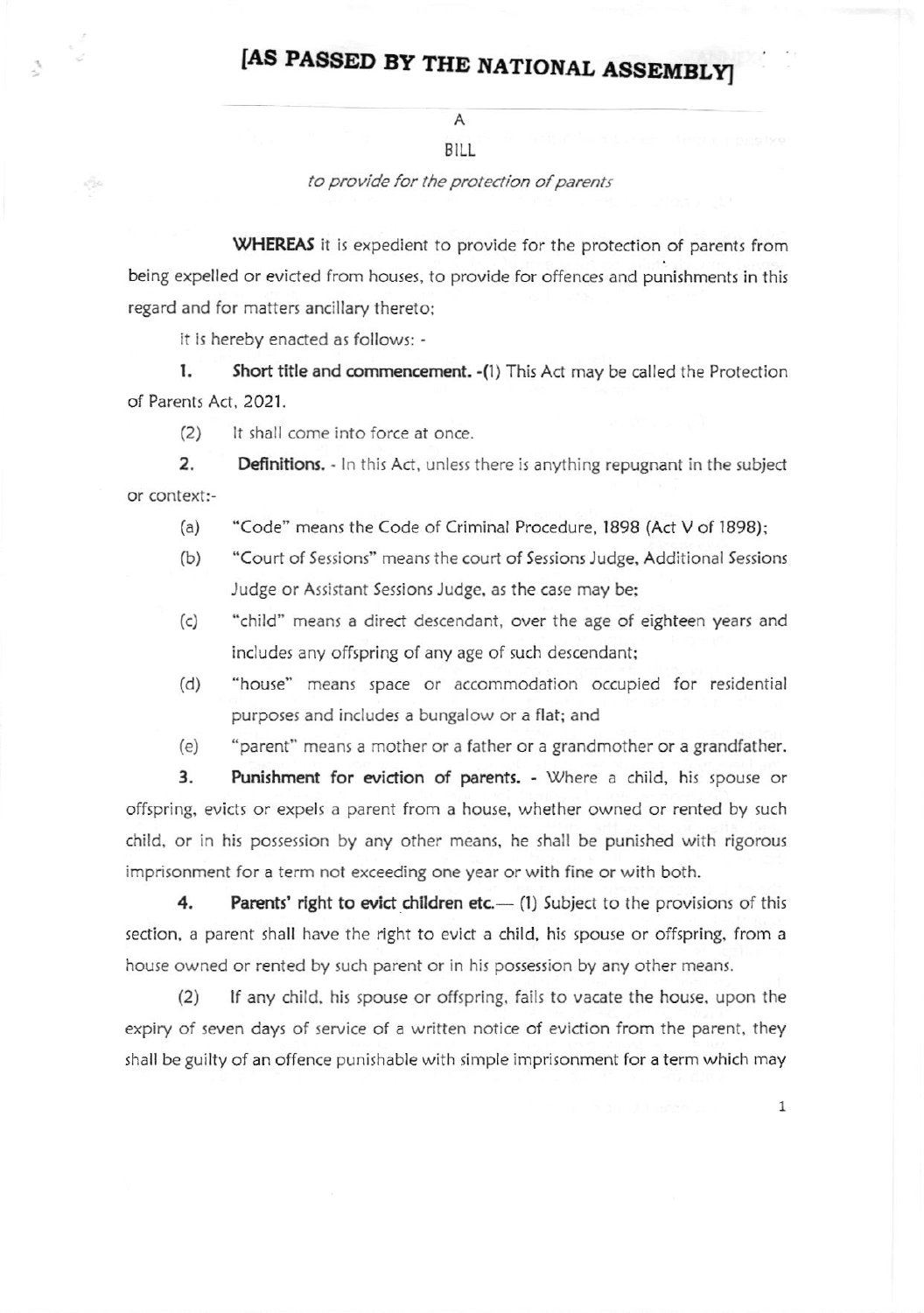extend to thirty days or with fine which may extend to fifty thousand rupees or with both.

 $(3)$  A notice under sub-section  $(2)$  required to be served on a child, his spouse or offspring, as the case may be, for the purposes of this Act, shall be treated as properly served on such child, his spouse or offspring, if  $-$ 

- (a) personally served on the child, his spouse or offspring, as the case may be:
- (b) sent by registered post or courier service to the child, his spouse or offspring at their residential address;
- (c) served on the child, his rpoute or offtpring in the manner prescribed for service of summons under the Code of Civil Procedure, 1908 (Act V of l9O8); or

(d) served on the child, his spoure or offipring electronically.

## Explanation.-

It is clarified that in case the spouse or the offspring of the child are below the age of eighteen years, service to the child shall be construed as deemed service to the spouse or the offspring, as the case may be.

 $(4)$  Notwithstanding the commission of an offence under sub-section  $(2)$ , where a child, his spouse or offspring, fails to vacate a house owned by his parent within the notice period specified in sub-section (2), such parent may file a written complaint to the Deputy Commissioner of the District in which the house is situated.

(5) Upon receipt of a complaint under sub-section (4), the Deputy Commissioner shall, after providing the parties an opportunity of being heard, order vacation of the house by the child, if he is satisfied that the ownership thereof vests in the parent in the official record irrespective of any defence put up by the child, including the defences that the house was constructed or purchased through the funds of the child, his spouse or offspring or anyone else, or that anyone including the child, his spouse or offspring have acquired or purchased the house from the parent:

Provided that before issuance of a notice to the child, the Deputy Commissioner, where he deems expedient, may initiate a process of mediation between parties with the aid of the Chairman or Administrator, as the case may be, of the concerned Union Council.

 $\overline{2}$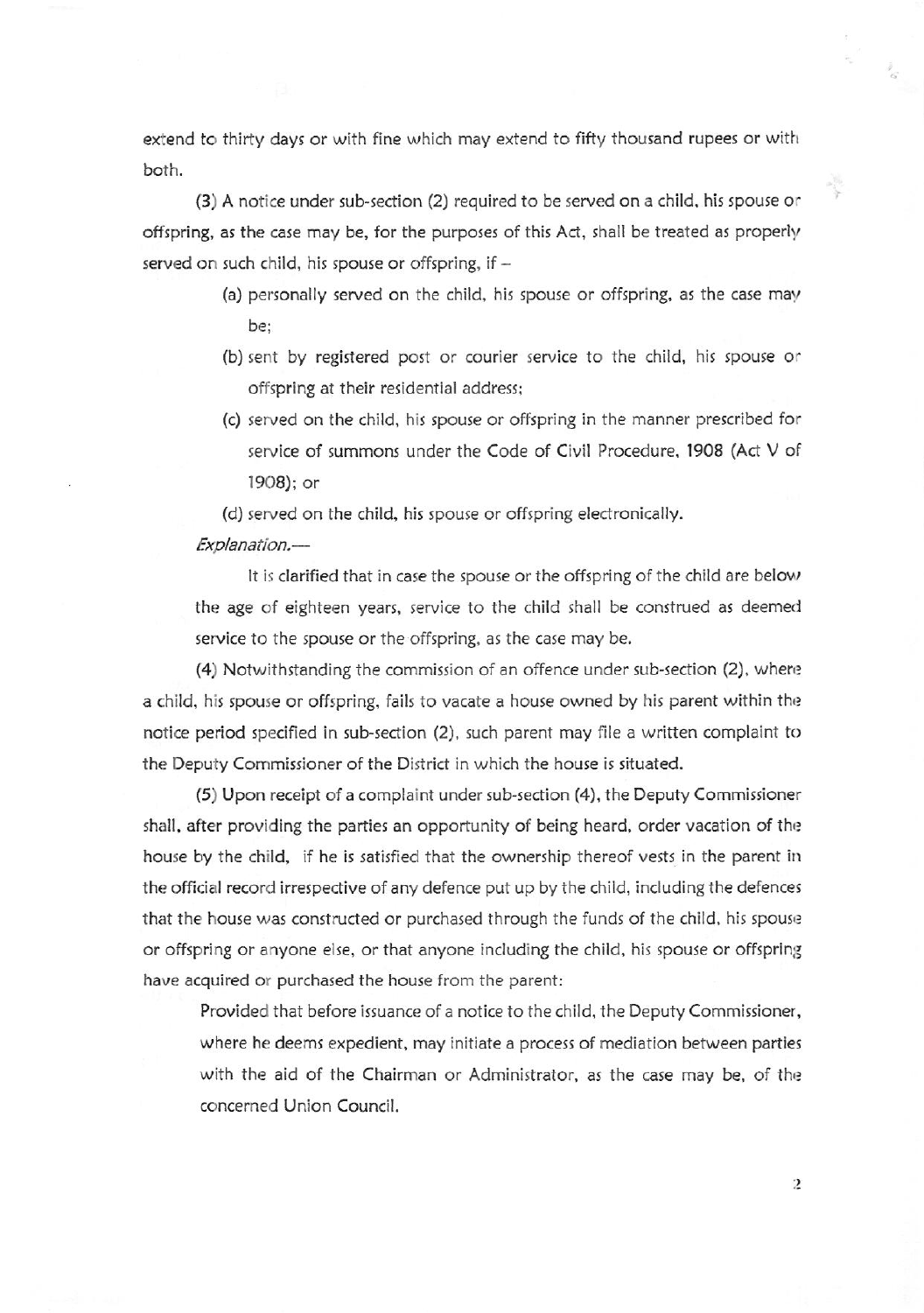Provided further that the mediation shall stand closed if it is not concluded within l5 days from the date of complaint.

Provided further that the l5 days period may be extended for such period as may be offered by the Complainant in writing.

(6) The decision under sub-section (5) shall be made by the Deputy Commissioner, preferably within seven days of the filing of the complaint, but in no case later than fourteen days.

 $\sqrt{2}$ 

(7) The Deputy Commissioner may, if he deems necessary, direct the officer-incharge of a police station or any other law enforcement agency for such assistance as may be required for the purpose of implementing the order passed under this section.

 $Explanation$ — The provisions of this section shall apply, if the house is-

- (i) solely owned by a parent who seeks eviction of the child, his spouse or offspring: or
- (ii) co-owned by both the parents, provided both the parents sign the notice under sub-section (2).

5. Powers of police to arrest. — Upon receiving information from a parent. the police may arrest without arrest warrant any person responsible for committing an offence under thir Act.

6. Trial.- When the person arrested under the last preceding section appears or is brought before the magistrate, he shall be tried in accordance with the procedure prescribed for the trial under Chapter XX of the Code of Criminal Procedure, lB9B (Act V of 1898).

7. Appeal.— Any person aggrieved by an order under:-

- (i) sub-section  $(5)$  of section 2 may file an appeal to the Court of Sessions within thirty (30) days of such order; or
- (ii) section  $3$  and sub-section  $(2)$  of section  $4$ , may file an appeal in such manner as is provided in the Code.

8. Provisions of the Code to apply. - Save as otherwise provided under this Act, the provisions of the Code shall mutatis mutandis apply to the proceedings under this Act.

3